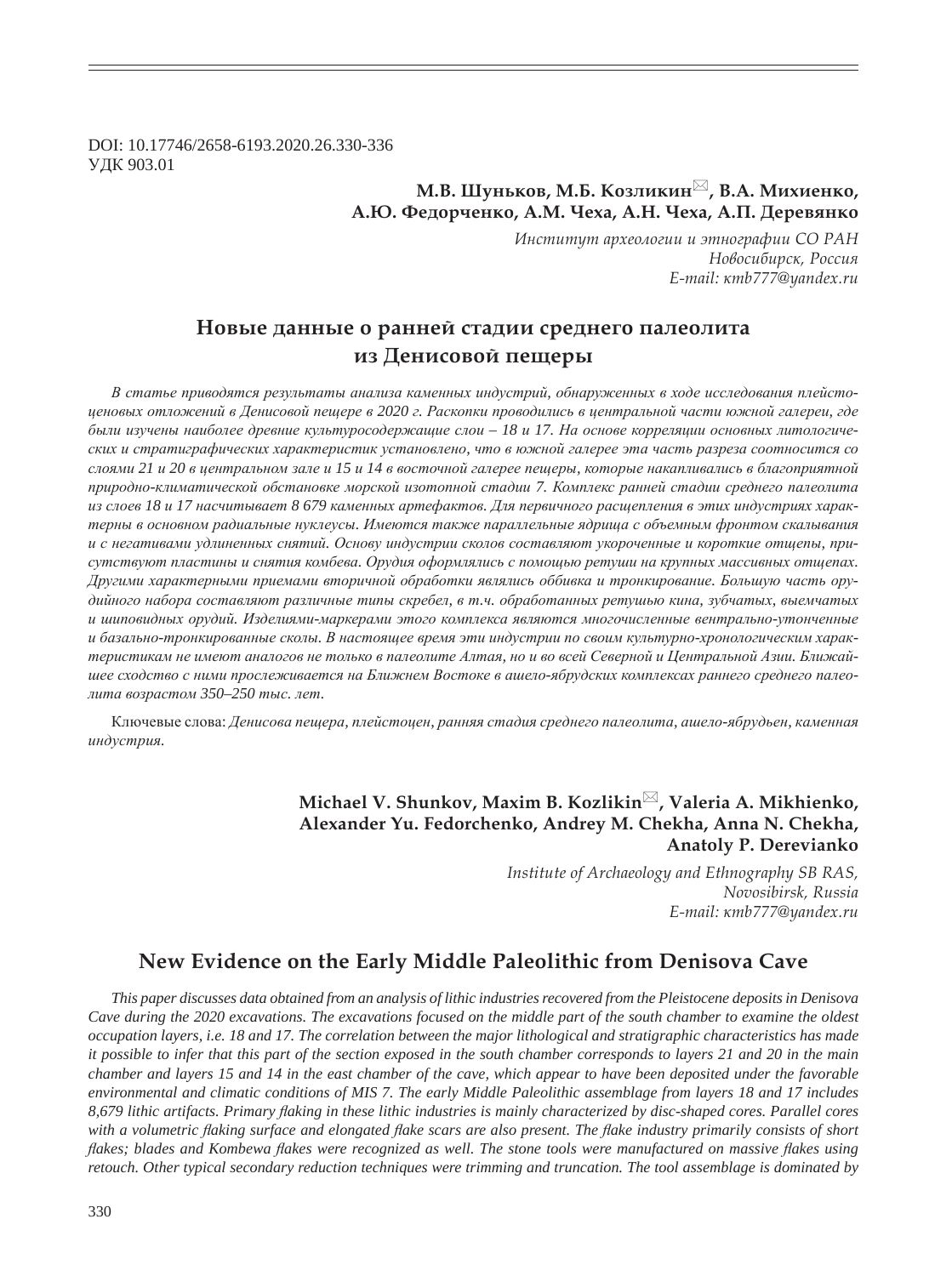*different types of scrapers (including those showing evidence of the Quina retouch), denticulate, notched, and spur-like tools. Numerous ventrally thinned and basally truncated À akes are diagnostic artifacts of this assemblage. Presently, these lithic industries, in terms of their cultural and chronological characteristics, have no parallels neither in the Altai Paleolithic nor in the entire North and Central Asia. They show the greatest similarities with the early Middle Paleolithic Acheulo-Yabrudian assemblages in the Near East, dating to 350–250 ka.*

Keywords: *Denisova Cave, Pleistocene, early Middle Paleolithic, Acheulo-Yabrudian, lithic industry.*

Археологические раскопки в Денисовой пещере в 2020 г. были продолжены в центральной части южной галереи. В пределах раскопа 2019 г. на площади квадратов Д-Е/2–7 исследованы осадки нижней части плейстоценовой толщи, представленной литологическими слоями 17–19. Слой 19 на этом участке не содержал археологических материалов. По своим основным литолого-стратиграфическим характеристикам он наиболее близок отложениям верхней части слоя 17 в восточной галерее пещеры, которые накапливалась в период МИС 9 и 8.

Вышележащие слои 18 и 17 формировались, скорее всего, после седиментационного перерыва. Их стратиграфическое положение в разрезе, а также основные литологические характеристики соответствуют слоям 21 и 20 в центральном зале и слоям 15 и 14 в восточной галерее пещеры. Смоделированный с помощью Байесовского метода возраст начала и завершения осадконакопления этих отложений в центральном зале и восточной галерее составил соответственно  $250 \pm 44 - 170 \pm 19$  и  $203 \pm 14 - 187 \pm 19$  $±$  14 тыс. л.н., что соответствует периоду МИС 7 [Jacobs et al., 2019]. Накопление осадка в это время происходило в условиях климата более теплого, чем современный; тогда в окрестностях пещеры господствовали смешанные леса с участием широколиственных пород.

Коллекция каменных артефактов из слоя 18 насчитывает 1 383 экз. Инструментарий представлен двумя фрагментированными сильно сработанными отбойниками из крупных галек песчаника. В качестве отбойника использовался также крупный нуклевидный обломок. Ретушер представляет собой гальку меньшего размера с участками легкой забитости на торцах.

Нуклеусы – 3 экз., радиальные монофронтальные округлой в плане формы. Заготовкой одного ядрища служила крупная галька, остальные изделия выполнены, скорее всего, из крупных массивных в поперечном сечении сколов. Во всех случаях расщепление осуществлялось от неподготовленного ребра. Нуклевидные обломки представлены двумя обколотыми гальками.

Сколы (53 %) включают в основном отщепы -717 экз., половина из них мелкого размера. Средние и крупные заготовки (351 экз.) укороченные или короткие, зачастую достаточно массивные. Для них характерна гладкая (55 %), естественная (23 %) или неопределимая (10 %) остаточная ударная площадка без подправки карниза. Огранка дорсала чаще всего неопределимая – 27 %, продольная однонаправленная – 23 % или ортогональная – 14 %. Распространены изделия с гладким (16 %) или естественным (14 %) дорсалом. Около 25 % сколов сохраняют на дорсале участки галечной поверхности. Небольшой серией (8 экз.) представлены краевые отщепы с радиальных нуклеусов. Отмечены сколы комбева – 2 экз. Пластины – 3 экз., имеют гладкую остаточную ударную площадку и продольную огранку.

Значительную часть (47 %) коллекции составляют обломки и осколки – 624 экз., колотые гальки и валуны – 20 экз.

Орудийный набор включает 30 изделий (2,2 % от индустрии, 4,1 % – без учета отходов производства).

Небольшой серией (5 экз.) представлены скребла – диагональное прямое дорсальное на крупном укороченном отщепе, диагональное выпуклое дорсальное с естественным обушком на крупном удлиненном краевом отщепе, поперечное прямое дорсальное с обушком-сломом на дистальном фрагменте крупного массивного скола, с обработкой по периметру на крупном сколе (рис. 1, *11*). Последние три изделия обработаны многорядной сильномодифицирующей ретушью типа кина.

Шиповидное орудие оформлено в средней части дистального края крупного поперечно-фрагментированного скола дорсальной краевой крутой сильномодифицирующей ретушью.

Зубчатые орудия (2 экз.) включают продольное и диагональное изделия с выпуклым лезвием, оформленные на крупных краевых удлиненном и коротком сколах, с естественным обушком и обушком-гранью. Рабочий край подготовлен дорсальной или чередующейся краевой крутой средне- или сильномодифицирующей ретушью.

Выемчатое орудие изготовлено на крупном коротком отщепе. Анкош оформлен на продольном крае скола с вентральной стороны крутой сильномодифицирующей ретушью (рис. 1, 16).

Вентрально-утонченные сколы (9 экз.) представляют собой крупные короткие, реже укороченные отщепы с оббивкой одного (2 экз.) (рис. 2,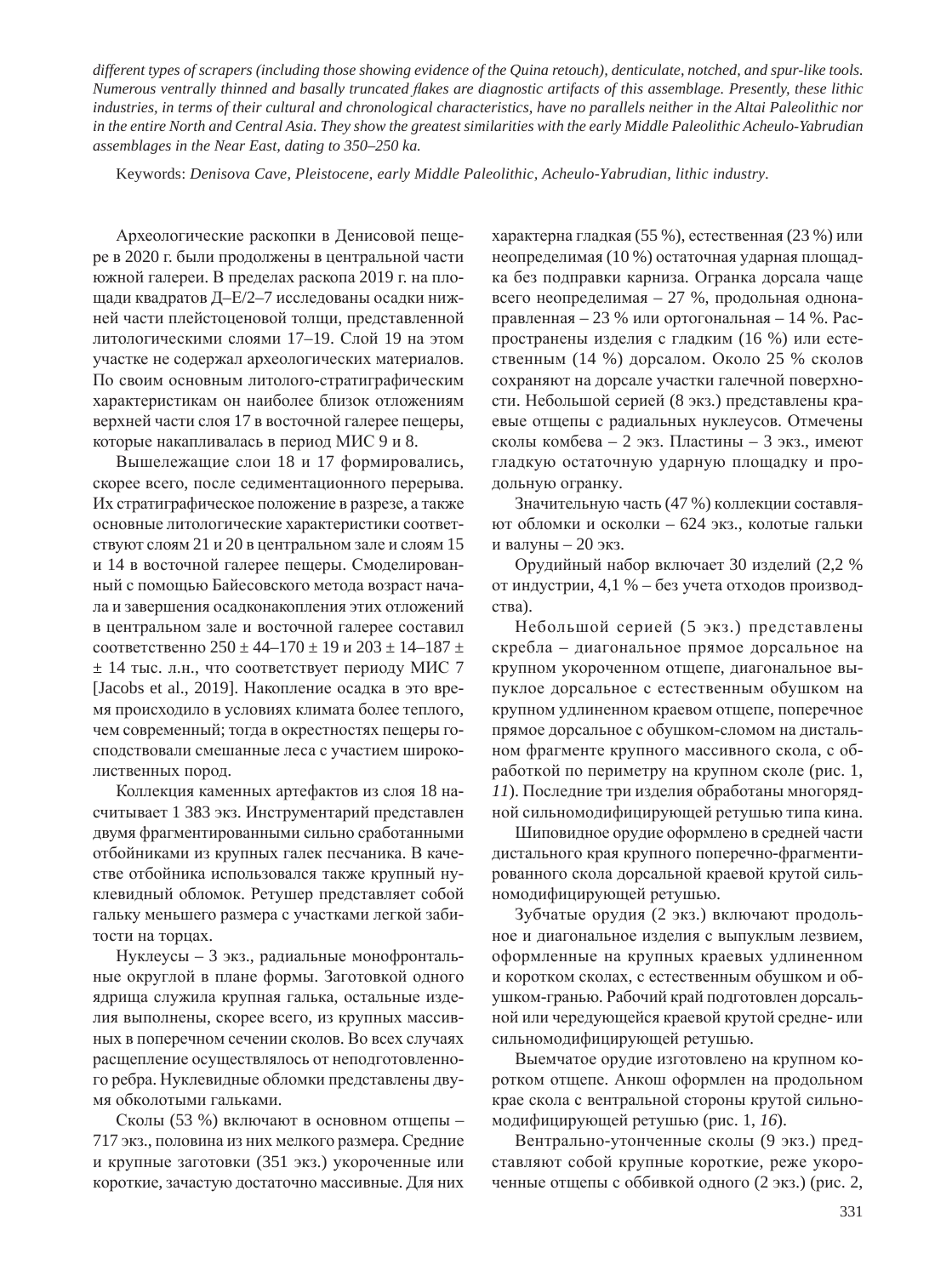

*Рис. 1.* Каменный инвентарь из слоев 18 (2, 5, 11, 16) и 17 (1, 3, 4, 6–10, 12–15, 17, 18) в южной галерее Денисовой пещеры.

*1, 3-5* – вентрально-утонченные сколы; 2, 12 – базально-тронкированные сколы; 6, 16 – выемчатые орудия; 7–11 – скребла; 13 – зубчатое орудие; *14* – пластинчатый скол; *15* – краевой скол с радиального нуклеуса; *17*, *18* – нуклеусы.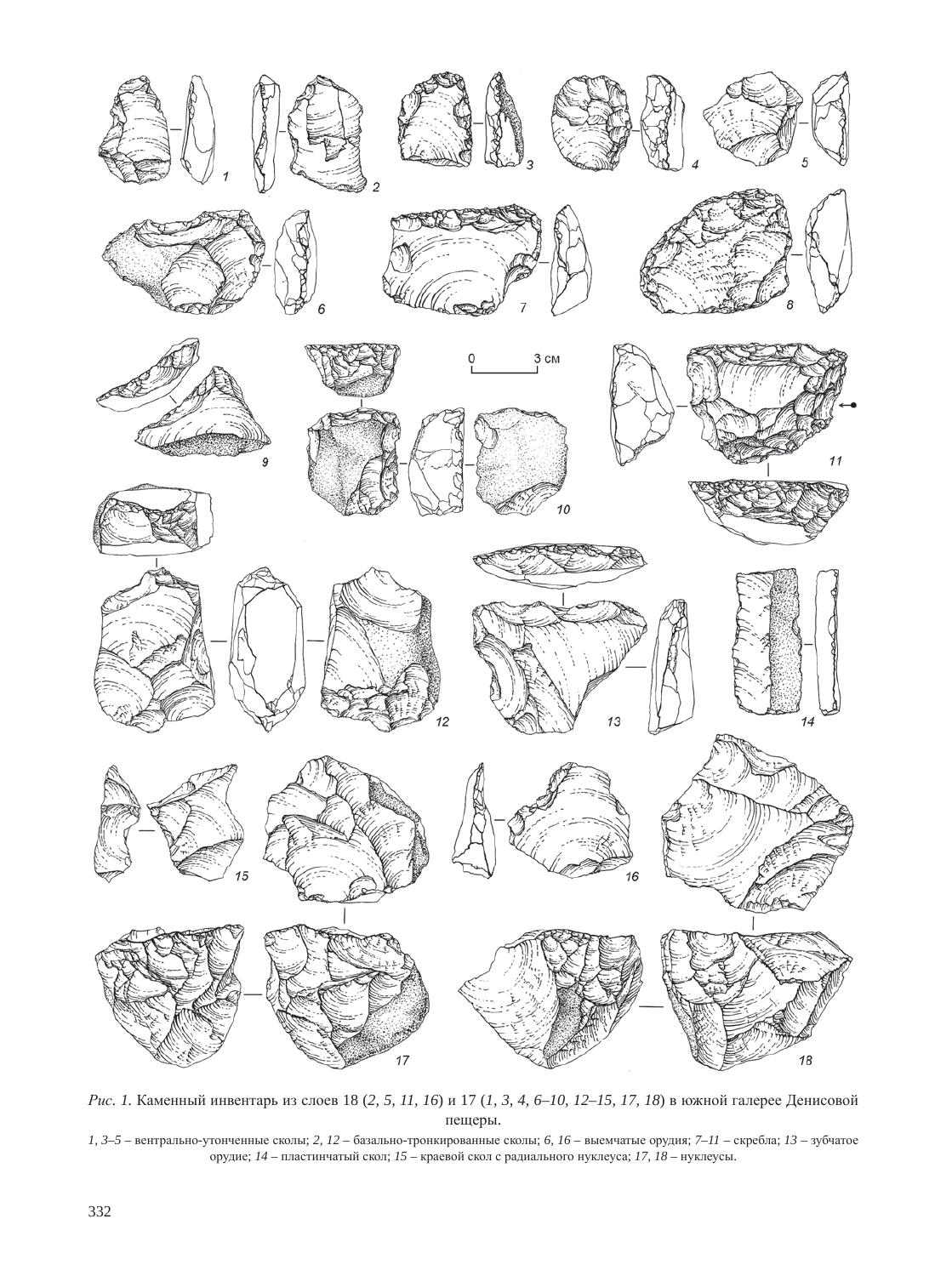

*Рис.* 2. Каменный инвентарь из слоев 18 (12) и 17 (1–11) в южной галерее Денисовой пещеры. *1, 4, 6, 7, 10, 12* – вентрально-утонченные сколы; 2 – нуклеус; 3 – отщеп комбева с ретушью; 5, 8 – базально-тронкированные сколы; 9 – скребло;  $11$  – пластинчатый скол.

12) или двух продольных, одного (4 экз.) или двух (2 экз.) (рис. 1, 5) поперечных, продольного и поперечного краев заготовки крупными вентральными снятиями с шириной фасеток от 10 до 50 мм (в среднем 10–25 мм).

Базально-тронкированные сколы (3 экз.) представлены крупными отщепами с усеченной вентральными снятиями остаточной ударной площадкой (рис. 1, 2).

Дополняют орудийный набор крупные короткие (3 экз.) и фрагментированные (4 экз.) отщепы с участками эпизодической ретуши, а также два неопределимых фрагмента орудий.

В пределах слоя 17 обнаружено 7 296 каменных артефактов. Отбойники представлены целыми (7 экз.) и фрагментированными (6 экз.) крупными гальками с участками интенсивной забитости на плоскостях или выступающих ребрах.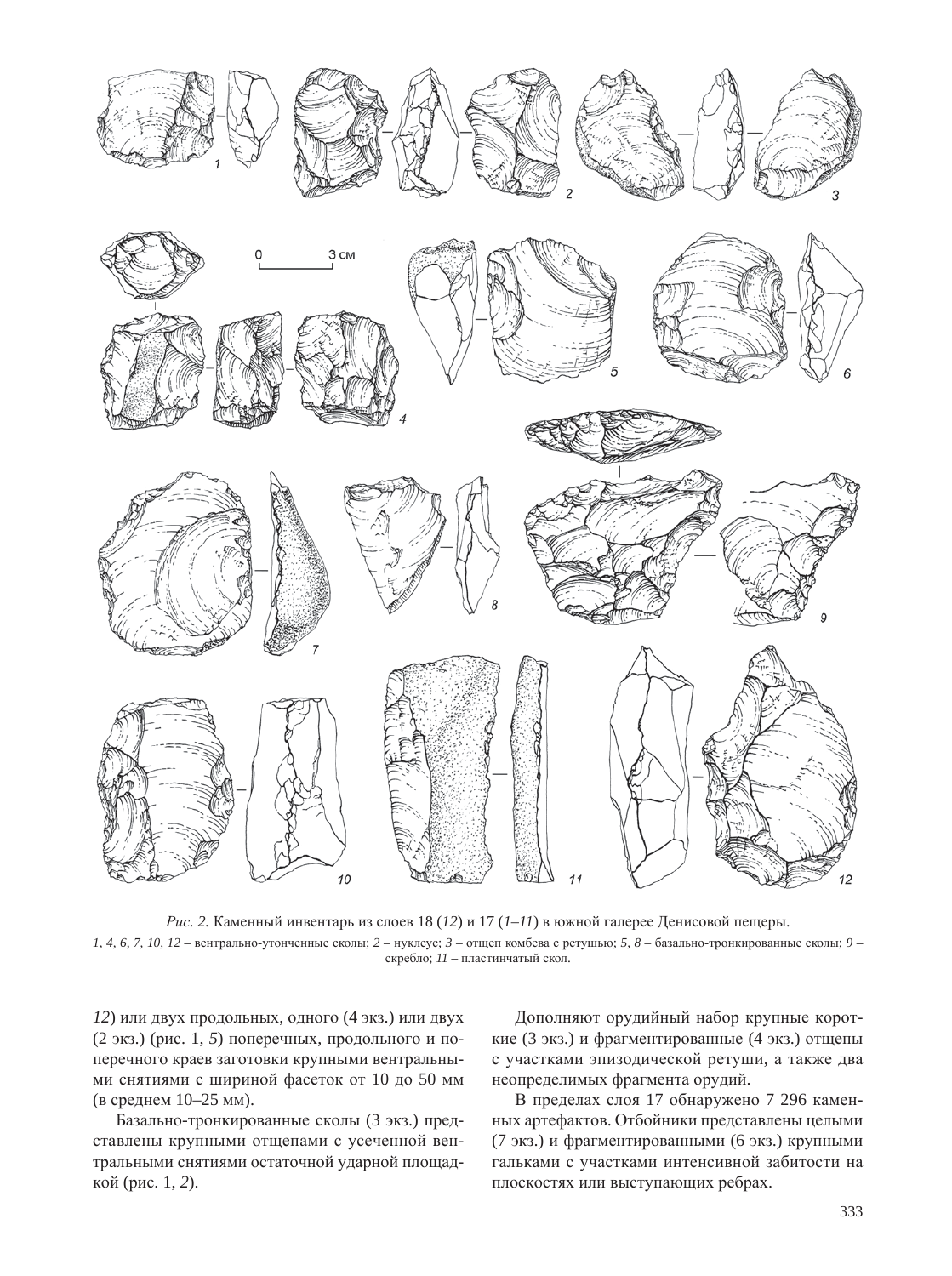Типологически выраженные нуклеусы – 15 экз. Параллельное раскалывание характеризуют одноплощадочные монофронтальные ядрища на крупных гальках (3 экз.). На двух изделиях прямая ударная площадка подготовлена крупными сколами, дуга скалывания занимает половину периметра площадки (рис. 1, *17, 18*). У третьего нуклеуса платформа, оформленная крупными снятиями, скошена к контрфронту. Радиальные ядрища выполнены в моно- (3 экз.) и бифронтальном (8 экз.) (рис. 2, 2) вариантах на крупных гальках или массивных сколах. Изделия в большинстве случаев истощенные, округлой или подпрямоугольной формы, с расщеплением по всему периметру от неподготовленного ребра. Ядрище типа комбева оформлено на крупном коротком массивном отщепе, у которого объем ударного бугорка удален серией вентральных снятий. Кроме того, обнаружено 46 нуклевидных  $0.6\pi$   $0.8\pi$ 

Среди сколов (53 %) представлены в основном отщепы – 3 791 экз., из которых 2 204 экз. размером меньше 3 см. Средние и крупные отщепы укороченные (46 %) или короткие (41 %), реже – удлиненные (13 %). Преобладают экземпляры с гладкой (58 %) или естественной (21 %) остаточной ударной площадкой без подправки карниза. Площадка в большинстве случаев сильно скошена к вентральной стороне. Отщепы с неопределимой огранкой дорсала составляют 26 %, с продольной однонаправленной – 23 %, с ортогональной – 15 %, с продольной бинаправленной – 7 %. Доля сколов с гладким или естественным дорсалом составляет соответственно 15 и 14 %. Остатки галечной поверхности отмечены на 30 % отщепов.

Технологически определимые сколы, связанные с радиальным расщеплением (20 экз.), представлены краевыми реберчатыми или полуреберчатыми (рис. 1, 15) снятиями. Пластинчатые сколы (22 экз.) – с гладкой площадкой, полукраевые (рис. 1, *14*; 2, *11*) или с неопределимой или продольной, реже – бинаправленной или ортогональной огранкой. Отщепы комбева – 8 экз. (рис. 2, 3).

Отходы производства (46 %) представлены расколотыми гальками и валунами – 108 экз., обломками и осколками – 3 273 экз.

Коллекция изделий с вторичной обработкой включает 208 экз. (2,8 %, без учета отходов производства – 5,2 %).

Скребла – 12 экз. Продольные прямые (2 экз.) с дорсальным или вентральным расположением лезвия, на крупных коротких отщепах. У дорсального скребла ударный бугорок и дистальный край утончен крупными вентральными сколами. Продольное выпуклое вентральное скребло оформлено на массивном сколе многорядной ретушью типа кина. Диагональные скребла (2 экз.) – выпуклое дорсальное (рис. 1, 8) и прямое вентральное (рис. 1, 9) на крупных укороченных отщепах. Поперечные формы на крупных укороченных отщепах (2 экз.) с прямым или выпуклым лезвием, оформленным дорсальной ретушью (рис. 1, 7). Базальная часть одного орудия утончена вентральной подтеской. Угловатые скребла (2 экз.) на крупных коротких сколах, оформленные дорсальной или альтернативной (рис. 2, 9) многорядной ретушью. Продольнопоперечные скребла (2 экз.) – дорсальное на фрагменте уплощенной гальки, оформленное отвесной многорядной ретушью (рис. 1, *10*), и вентральное на коротком отщепе. Для оформления скребел чаще всего использовалась краевая или захватывающая крутая субпараллельная крупнофасеточная сильномодифицирующая ретушь.

Зубчатые орудия – 8 экз. Имеют одно (2 экз.) или два (2 экз.) продольных прямых, конвергентные, поперечное выпуклое (2 экз.) или продольнопоперечное (рис. 1, 13) лезвия. Заготовками служили крупные короткие отщепы или фрагменты крупных сколов. Рабочие края оформлены дорсальной или вентральной краевой крутой средне- или сильномодифицирующей ретушью.

Выемчатые орудия – 8 экз. Выполнены в продольном (4 экз.) и поперечном (2 экз.) (рис. 1, 6) вариантах на крупных коротких или фрагментированных сколах. Глубокий анкош оформлен дорсальной, реже вентральной краевой крутой сильномодифицирующей ретушью.

Вентрально-утонченные сколы - 44 экз. Разделены на продольные одинарные (15 экз.) (рис. 2, 1, 7, 10) и двойные (12 экз.) (рис. 2, 4, 6), поперечные одинарные (8 экз.) и двойные (4 экз.), продольнопоперечные (4 экз.) (рис. 1, *1*, *4*) и с обработкой на  $\frac{3}{4}$  периметра (рис. 1, 3). Основами для изделий служили преимущественно крупные короткие, часто массивные отщепы. Ширина негативов вентральной оббивки варьирует от 10 до 57 мм, составляя в среднем 15–30 мм. На одном сколе негативы встречных снятий с продольных краев полностью покрывают вентральную поверхность заготовки, поперечные края которой усечены крупными сколами (см. рис. 2, 4).

Базально-тронкированные сколы - 44 экз. Крупные короткие или укороченные отщепы с удаленной остаточной ударной площадкой одним (15 экз.) (рис. 2, 5) или серией (28 экз.) (рис. 2, 8) крупных вентральных снятий. Ширина негативов сколов тронкирования от 7 до 45 мм. У одного изделия проксимальный край оббит крупными двусторонними сколами, а дистальное окончание усечено вентральными снятиями (см. рис. 1, 12).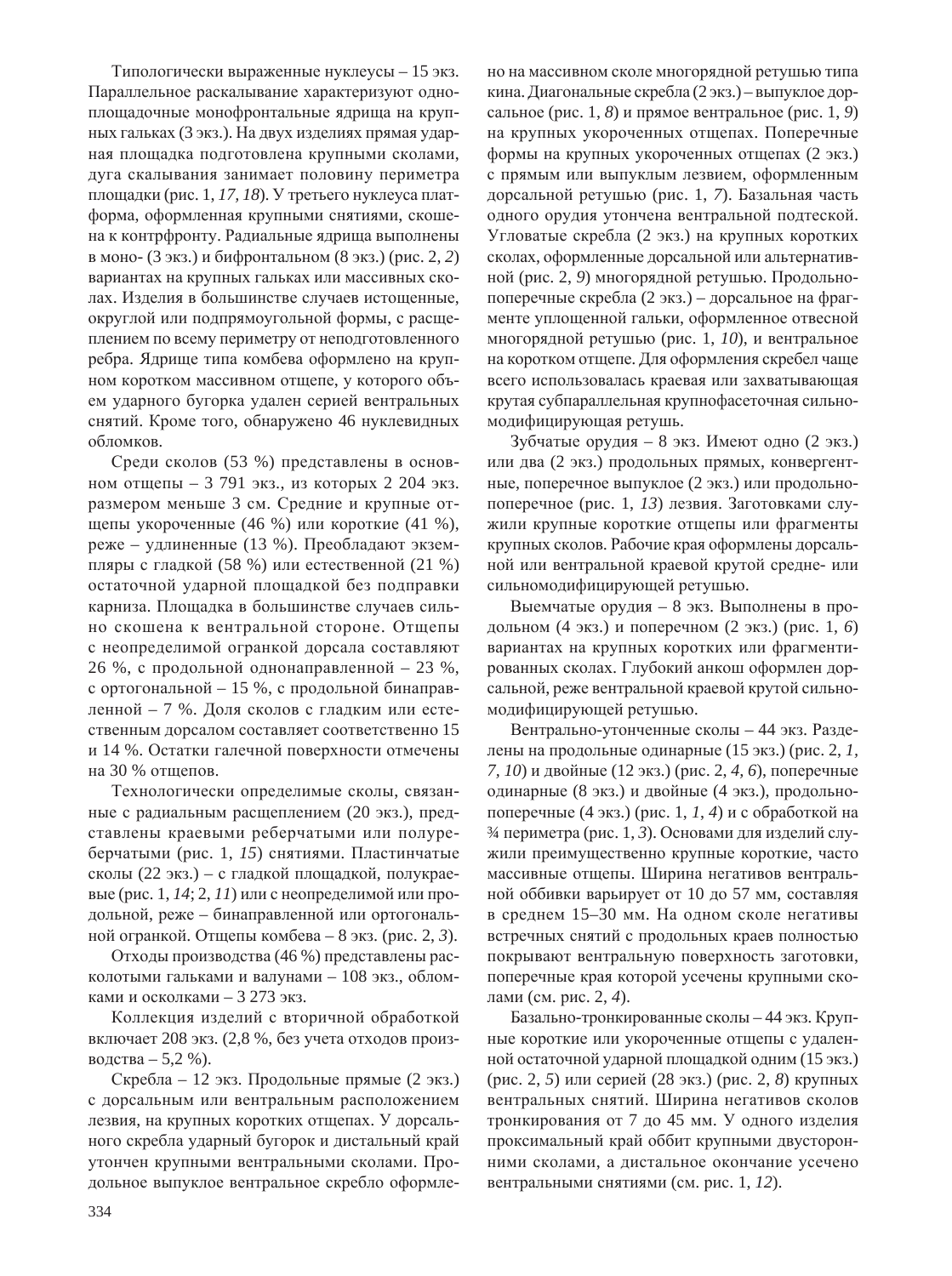Сколы с локальной слабомодифицирующей ретушью представлены целыми (56 экз.) преимущественно крупными короткими (см. рис. 2, 3) или укороченными отщепами, а также фрагментами крупных заготовок (20 экз.). Неопределимых фрагментов орудий в коллекции 18 экз.

Несмотря на количественные различия основных категорий инвентаря, технико-типологические характеристики индустрий из слоев 18 и 17 в целом идентичны, что позволяет рассматривать их как единый комплекс. В этих индустриях для первичного расщепления использовались в основном радиальные нуклеусы. Применялись также параллельные ядрища с объемным фронтом скалывания и с негативами уллиненных снятий, близкие к верхнепалеолитическим формам, и нуклеусы, выполненные в технике комбева. Среди сколов преобладают укороченные и короткие отщепы с сильно скошенной остаточной ударной площадкой, снятые с радиальных нуклеусов, в т.ч. краевые сколы. Несколько пластин и удлиненных сколов относятся к продуктам параллельного скалывания. В коллекции представлены также классические отщепы комбева.

Заготовками орудий служили крупные, часто массивные отщепы, обработанные в основном краевой или захватывающей крутой субпараллельной крупнофасеточной сильномодифицирующей ретушью. Распространенными приемами вторичной обработки являлись вентральная оббивка и тронкирование.

Основу орудийного набора составляли различные формы скребел, зубчатых, выемчатых и шиповидных орудий. Характерной чертой индустрии являются скребла, оформленные многорядной высокой ретушью типа кина, в т.ч. на галечных основах. Многочисленной серией представлены вентрально-утонченные сколы – крупные, как правило, массивные отщепы с интенсивной обработкой крупными вентральными снятиями одного или двух продольных краев, дистального, дистального и продольного края или на 3⁄4 периметра. Другую характерную группу изделий составляют базальнотронкированные сколы. Два последних типа наиболее представительны в индустриях и являются культурно-идентифицирующими изделиями – маркерами этого комплекса.

В настоящее время индустрии ранней стадии среднего палеолита из нижней части плейстоценовых отложений Денисовой пещеры по своим культурно-хронологическим характеристикам не имеют аналогов в палеолите не только Алтая, но и всей Северной и Центральной Азии. Ближайшее сходство с ними прослеживается на Ближнем Востоке в ашело-ябрудских комплексах раннего среднего палеолита стоянок Табун, Кесем, Безез, Хайоним, Азрак, Мислия, Зоуттиех, Ябруд I, Маслоукх, Джерф Аджла, датируемых в интервале 350–250 тыс. л.н. Характерными изделиями этих комплексов являются вентрально-утонченные и базально-тронкированные сколы, скребла типа кина и зубчато-выемчатые формы, при этом в алтайских индустриях отсутствуют бифасы.

Распространенная в среднем палеолите Леванта техника Nahr Ibrahim основана на снятии небольших сколов с крупных отщепов как с предварительно подготовленной на ограниченном участке площадки, так и с неподготовленного края заготовки [Solecki R.L., Solecki R.S., 1970]. Вместе с тем конечная цель этого технического приема остается дискуссионной [Prévost, Zaidner, 2016]. Для т.н. нуклеусов на сколах (core on flakes) в левантийских комплексах характерно много вариантов. Например, в индустриях ашело-ябрудьена из пещеры Табун было выделено 658 нуклеусов на сколах с подготовкой площадки и без, с одним или серией снятий с вентральной или дорсальной стороны [Shimelmitz, 2015]. Эти изделия аналогичны многочисленным вентрально-утонченным и базальнотронкированным сколам из нижнего комплекса Денисовой пещеры. Кроме того, в индустрии раннего среднего палеолита типа Табун D, как и в ранних материалах Денисовой пещеры, представлены одноплощадочные монофронтальные нуклеусы для снятия удлиненных заготовок, в т.ч. остроконечников и пластин. Несмотря на явные черты сходства этих комплексов, вопрос о генезисе алтайского среднего палеолита требует дальнейшей, более развернутой разработки.

#### Список литературы

**Jacobs Z., Li B., Shunkov M.V., Kozlikin M.B., Bolikhovskaya N.S., Agadjanian A.K., Uliyanov V.A., Vasiliev S.K., O'Gorman K., Derevianko A.P., Roberts R.G.** Timing of archaic hominin occupation of Denisova Cave in southern Siberia // Nature. – 2019. – Vol. 565, N 7741. – P. 594–599.

**Prévost M., Zaidner Y.** The Nahr Ibrahim technique and side-scraper re-sharpening at the Unit III of the Middle Paleolithic open-air site of Nesher Ramla (Israel): what is the link? // Proceedings of the European Society for the study of human evolution. – Madrid: PESHE, 2016. – P. 193.

**Shimelmitz R.** The recycling of flint throughout the Lower and Middle Paleolithic sequence of Tabun Cave, Israel // Quaternary International. – 2015. – Vol. 361. – P. 34–45.

Solecki R.L., Solecki R.S. A new secondary flaking technique at the Nahr Ibrahim cave site, Lebanon // Bulletin du Musee de Beyrouth. – 1970. – Vol. XXIII. – P. 137–142.